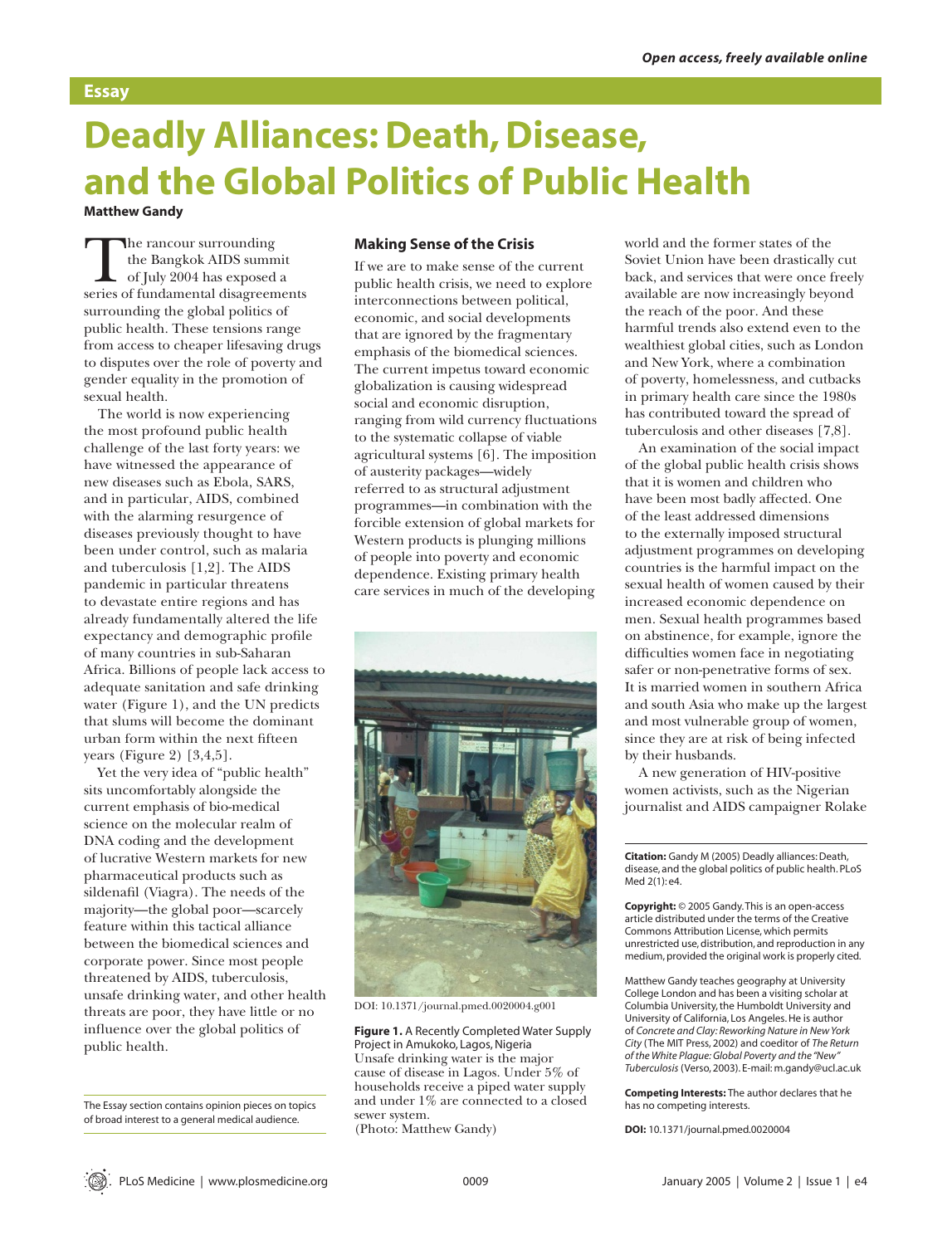Odetoyinbo Nwagwu, are now engaged in a vital struggle to challenge the social attitudes and economic inequalities that have driven the devastating impact of AIDS on women and children in developing countries. The spread of AIDS in more traditional societies is closely linked with patriarchal power structures.. The sustenance of these structures is assured by the rise of poverty-fuelled ethnic and religious chauvinism, which undermines the prospects for developing more progressive approaches to social policy. And in regions where war or civil strife prevail, the vulnerability of women and children to sexual violence, economic exploitation, and disease is even greater so that we cannot consider public health questions separately from issues surrounding political stability and social justice.

#### **Spaces of Exclusion**

In order to understand better the political dynamics behind public health we need to recognize that the development of modern forms of governance has emerged in tandem with new approaches toward the administration of human populations. The rise of the 19thcentury industrial city, for example, necessitated the development of much more sophisticated forms of urban governance in order to tackle the threat of epidemic disease and enable these new cities to function effectively as centres of economic activity. But these new spaces of public health control, which scholars such as Michel Foucault have so vividly described, had a shadowy "other". This "other" was represented by the increasingly squalid conditions endured by the mass of the population in European colonies, exemplified by the devastating modern outbreaks of bubonic plague in cities such as Baghdad, Lagos, and Bombay [9].

The Italian political philosopher Giorgio Agamben has elaborated on this distinction between "inside" and "outside" under modern systems of governance to reveal the persistence of what he terms conditions of "bare life" within even the most sophisticated legal and political systems [10]. The contemporary exclusion of the world's poor from adequate medical care is thus a form of state-sponsored violence, in which millions are denied even the most basic human rights. These "wasted lives", to use the sociologist Zygmunt Bauman's phrase, represent a literal as well as metaphorical process of permanent and deadly exclusion for the poor, the marginalized, and others who have no value within the global economy [11].

#### **Excluding the Poor from Medical Care**

A striking manifestation of this systematic exclusion of the poor from medical care is provided by the Bush administration's efforts to stymie access to affordable antiretroviral drugs. A dramatic standoff in 2001 between the global pharmaceutical industry and public health activists in South Africa, following the import of cheap generic antiretroviral drugs manufactured in Brazil, led to the historic Doha Declaration on intellectual property rights and public health [12]. Generic drug production in countries such as India, Brazil, and Thailand has succeeded in bringing down treatment costs per patient from \$10,000 to \$300 per year, yet the World Health Organization has revealed that less than one in 20 people who need antiretroviral treatment in the developing world are currently receiving it [13].

In order to widen access to affordable drugs, the current production of generic medicines will have to be massively expanded, but the Bush administration and its corporate allies in the pharmaceutical industry has worked assiduously to undermine the potential impact of the Doha agreement [14]. The United States government, for example, has negotiated bilateral trade deals with countries such as Chile and Thailand in an effort to dissuade them from the production of cheaper drugs [15]. Tensions exploded into the open at the Bangkok AIDS summit of 2004, where lobbyists on behalf of the US government put forward a series of specious assertions about the distribution of much-needed AIDS drugs in sub-Saharan Africa. The lobbyists asserted that the costs of drugs have been lowered—yet discounted brands remain at least twice as expensive as generic drugs. And the lobbyists for the Bush administration claimed that generic drugs undermine profitability and hence the incentive for new research (which is, in any case, overwhelmingly focused on the bloated



DOI: 10.1371/journal.pmed.0020004.g002

**Figure 2.** Open Sewer with Drinking Water Pipes Passing Through This photograph was taken in Amukoko,

one of the largest slum areas in Lagos, Nigeria, a rapidly growing megacity with an estimated population of 15 million. Lagos is predicted to be one of the world's largest cities within the next 10 years.

(Photo: Matthew Gandy)

market for prescription drugs in the US).

Of the \$15 billion pledged by the Bush administration in the fight against AIDS most of this money will be focused on 15 selected countries. The countries were chosen by their willingness to abide by bilateral trade deals to prevent the production of cheaper generic drugs and their willingness to stress the centrality of abstinence as a strategy for AIDS prevention (a strategy that the religious Right has pushed for) [16,17]. It should also be noted that some of the most vocal critics of US policy, among them France, currently make a derisory financial contribution to global efforts to tackle HIV/AIDS so that the inadequacies of US policy must be viewed in a wider context of Western negligence toward the public health needs of the world's poorest countries [18].

The US government has sought to highlight the inadequacies of health care infrastructure in developing countries as a further justification for the diversion of attention from the cost of drugs. But primary